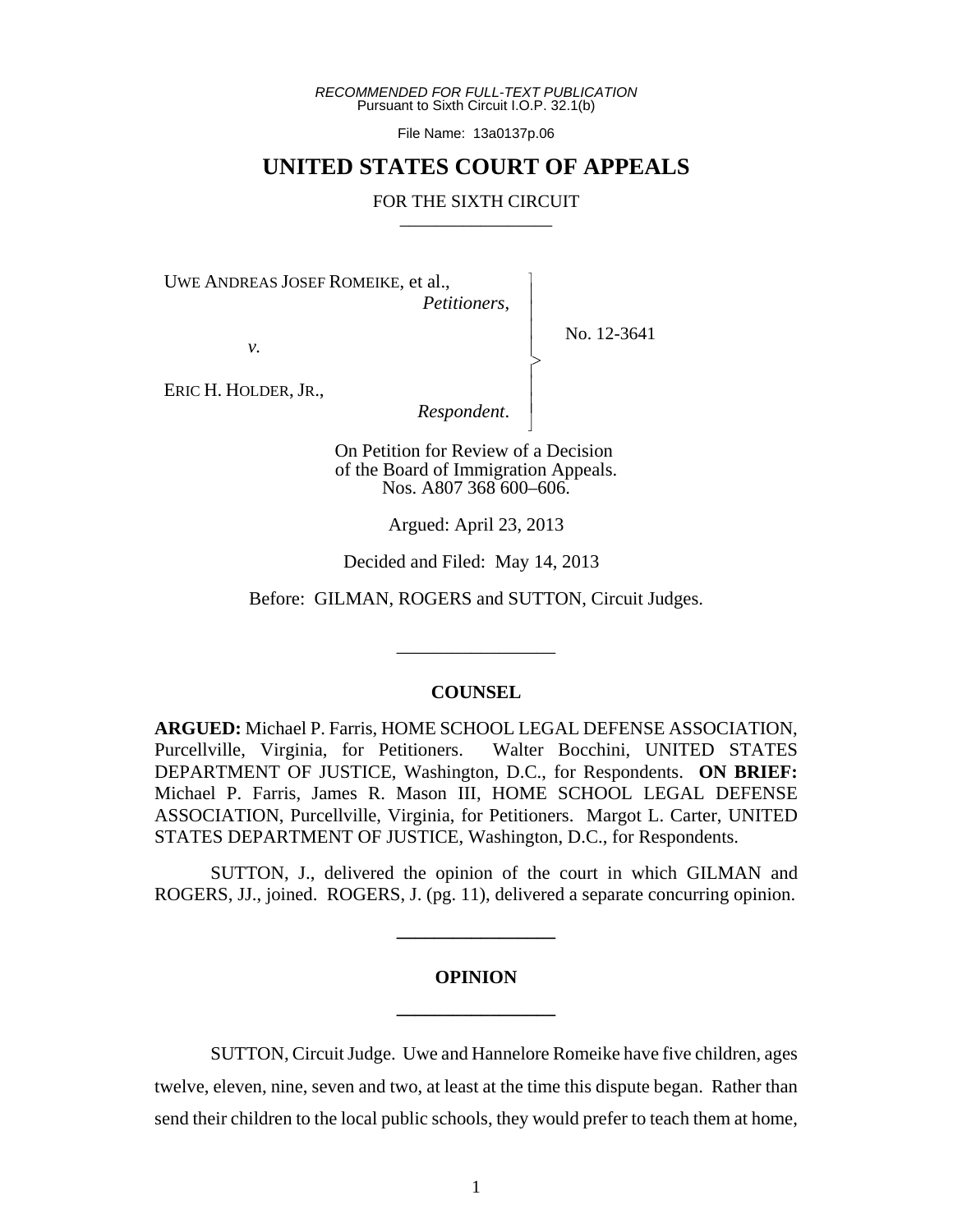largely for religious reasons. The powers that be refused to let them do so and prosecuted them for truancy when they disobeyed orders to return the children to school. Had the Romeikes lived in America at the time, they would have had a lot of legal authority to work with in countering the prosecution. *See Wisconsin v. Yoder*, 406 U.S. 205, 213–14 (1972); *Pierce v. Soc'y of Sisters*, 268 U.S. 510, 534–35 (1925); *Meyer v. Nebraska*, 262 U.S. 390, 400–01 (1923).

But the Romeikes lived in Germany when this dispute began. When the Romeikes became fed up with Germany's ban on homeschooling and when their prosecution for failure to follow the law led to increasingly burdensome fines, they came to this country with the hope of obtaining asylum. Congress might have written the immigration laws to grant a safe haven to people living elsewhere in the world who face government strictures that the United States Constitution prohibits. But it did not. The relevant legislation applies only to those who have a "well-founded fear of persecution on account of race, religion, nationality, membership in a particular social group, or political opinion." 8 U.S.C. § 1101(a)(42)(A). There is a difference between the persecution of a discrete group and the prosecution of those who violate a generally applicable law. As the Board of Immigration Appeals permissibly found, the German authorities have not singled out the Romeikes in particular or homeschoolers in general for persecution. As a result, we must deny the Romeikes' petition for review and, with it, their applications for asylum.

### I.

German law requires all children to attend public or state-approved private schools. The Romeikes feared that the public school curriculum would "influence [their children] against Christian values." A.R. 478. When the parents chose to homeschool their children, the government imposed fines for each unexcused absence. When the fines did not bring the Romeikes in line, the police went to the Romeikes' house and escorted the children to school. That strategy worked—once. The next time, four adults and seven children from the Romeikes' homeschooling support group intervened, and the police, reluctant to use force, left the premises without the children.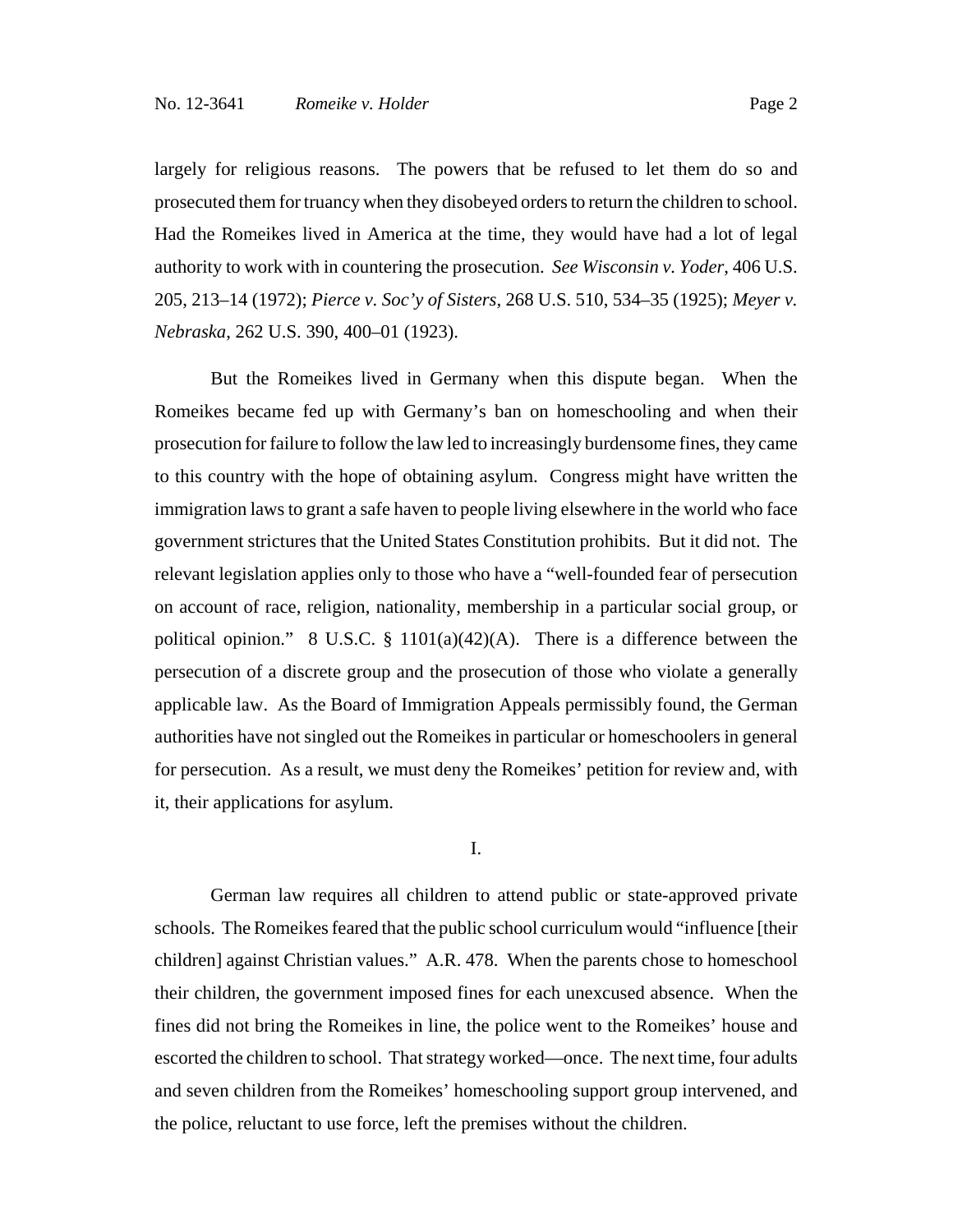The school district returned to a strategy of imposing fines rather than force. It prosecuted the Romeikes for, and a court found them guilty of, violating the compulsoryattendance law, leading to still more fines. The prosecution and the mounting fines were the last straws, and the family moved to the United States in 2008. At the time of their departure, they owed the government 7,000 euros or roughly \$9,000.

The Romeikes entered the United States through a visa waiver program. Uwe applied for asylum, and his wife and five children sought relief as derivative applicants. An immigration judge approved the applications after finding that the Romeikes had a well-founded fear of persecution based on their membership in a "particular social group": homeschoolers. The Board of Immigration Appeals overturned the immigration judge's decision. It explained that "[t]he record does not show that the compulsory school attendance law is selectively applied to homeschoolers like the applicants." *Id.* at 5. It added that homeschoolers were not punished more severely than other parents whose children broke the law. It concluded by reasoning that, even if the German government had singled out people like the Romeikes, "homeschoolers" are not protected by the immigration laws because they "lack the social visibility" and "particularity required to be a cognizable social group." *Id*. at 7.

#### II.

To obtain asylum, an individual must prove that he cannot return to his native country because of a "well-founded fear of persecution on account of race, religion, nationality, membership in a particular social group, or political opinion." 8 U.S.C. § 1101(a)(42)(A). In trying to meet this requirement, the Romeikes have not claimed on appeal that the German government has persecuted them in the past; they claim that the government will persecute them in the future if they return.

When it comes to showing that a foreign country's enforcement of a law will persecute individuals on the basis of religion, membership in a social group or for that matter any other protected ground, there is an easy way and a hard way. The easy way is available when the foreign government enforces a law that persecutes on its face along one of these lines. Then there is the hard way—showing persecution through the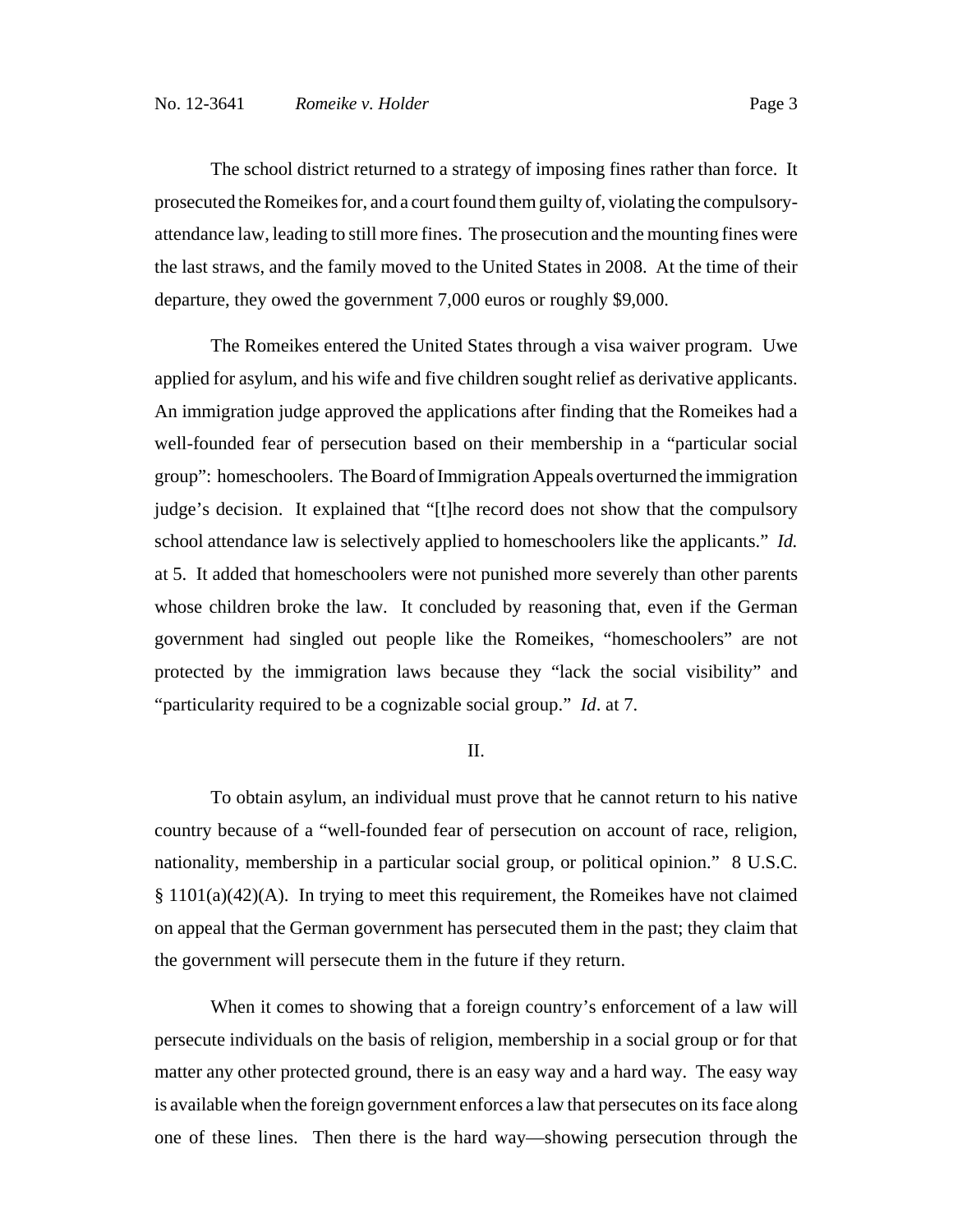enforcement of a generally applicable law. "[W]here the law that the native country seeks to enforce in its criminal prosecution is 'generally applicable,'" that usually will be the antithesis of persecution. *Cruz-Samayoa v. Holder*, 607 F.3d 1145, 1151 (6th Cir. 2010). One normally does not think of government officials persecuting their citizens when they enforce a law that applies equally to everyone, including the allegedly persecuted group and the officials themselves. That is why, generally speaking, "[p]unishment for violation of a generally applicable criminal law is not persecution." *Saleh v. U.S. Dep't of Justice*, 962 F.2d 234, 239 (2d Cir. 1992). Enforcement of a neutral law usually is incompatible with persecution.

But usually is not the same as invariably. Even "[g]enerally applicable laws," we have recognized, "can be the source of a petitioner's persecution" in some cases. *Stserba v. Holder*, 646 F.3d 964, 977 (6th Cir. 2011). The government, for example, might selectively enforce a neutral law, prosecuting some individuals but not others based on a protected ground or punishing some more harshly than others for the same crime based on a protected ground. *See Cruz-Samayoa*, 607 F.3d at 1151; *Abedini v. INS*, 971 F.2d 188, 191 (9th Cir. 1992). Or the government might enact a seemingly neutral law that no one would feel compelled to break except on the basis of a protected ground, say a law banning certain clothing worn only by a discrete religious group or a law "outlaw[ing] the display of the American flag." *Beskovic v. Gonzales*, 467 F.3d 223, 226 (2d Cir. 2006). In either instance, if the applicant otherwise meets the requirements for establishing persecution, the fact that the government purported to enforce a generally applicable law would not immunize it from a charge of persecution.

This, however, is the hard way to show persecution, and regrettably for the Romeikes they have not shown that Germany's enforcement of its general schoolattendance law amounts to persecution against them, whether on grounds of religion or membership in a recognized social group. Because the Board issued its own decision, as opposed to summarily affirming the immigration judge, we review its decision as the final agency determination. *Khalili v. Holder*, 557 F.3d 429, 435 (6th Cir. 2009). The Board's "findings of fact are conclusive unless any reasonable adjudicator would be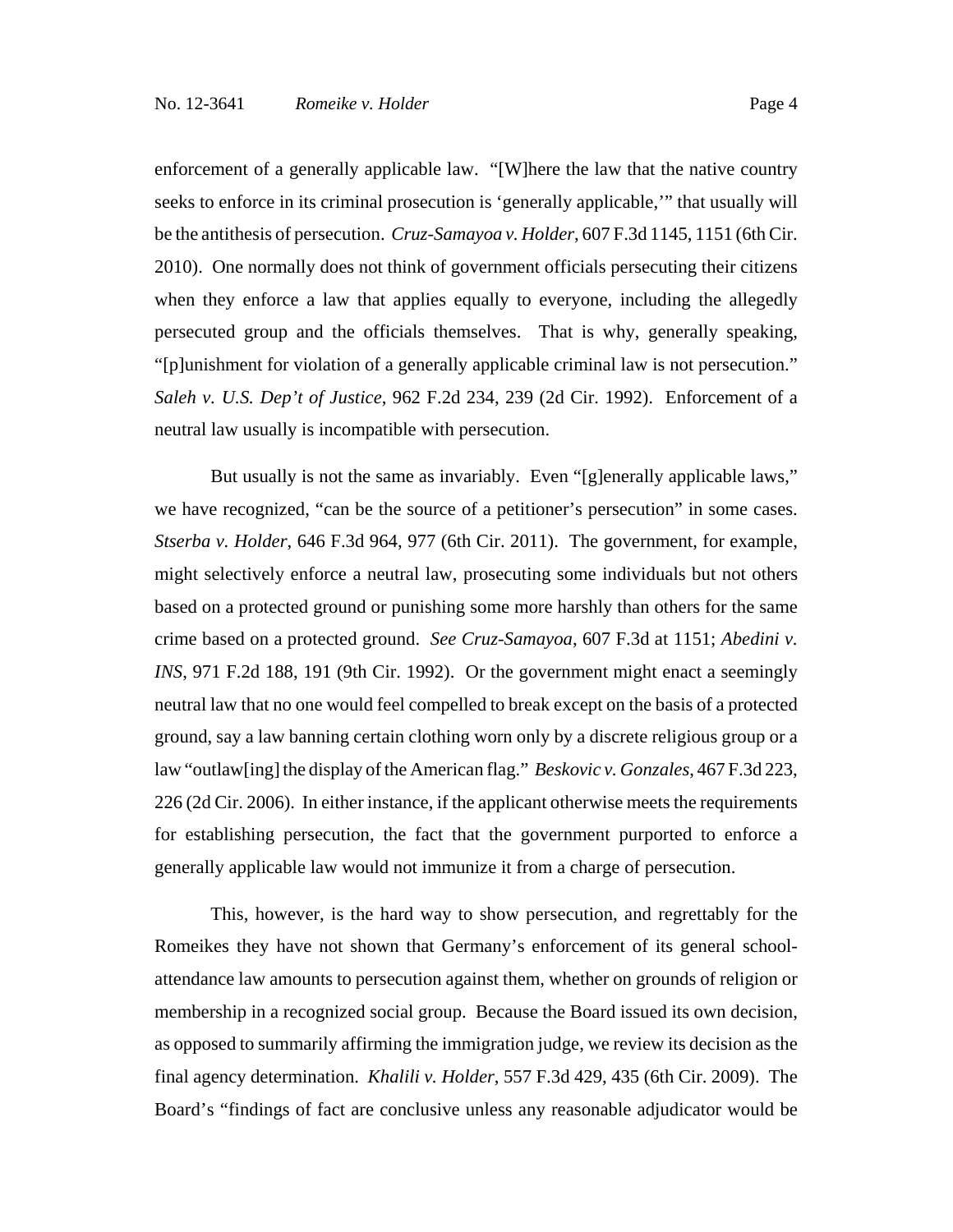compelled to conclude to the contrary."  $8 \text{ U.S.C.}$   $\frac{8}{9}$  1252(b)(4)(B). And the Board's "decision that an alien is not eligible for admission to the United States is conclusive unless manifestly contrary to law." *Id.* § 1252(b)(4)(C).

The Romeikes have not met these standards. Even assuming for the sake of argument that faith-based homeschoolers (or for that matter homeschoolers in general) are a cognizable social group, a matter we need not resolve, "[t]he record does not show that the compulsory school attendance law is selectively applied to homeschoolers like the applicants," or that "homeschoolers are more severely punished than others whose children do not comply with the compulsory school attendance law." A.R. 5. The petitioner's key witness, Michael Donnelly, testified that *all* parents who do not send their children to school face consequences ranging from fines to jail time to loss of custody. Donnelly identified parents punished for homeschooling their children for religious *and* secular reasons as well as parents punished for truant children who received no schooling at all.

The parents of Melissa Buzekros, for example, decided that it would be "better for her to learn at home." *Id.* at 272. Melissa's siblings continued to attend public school, but Melissa struggled due to "high noise levels and cancelled classes," prompting her parents to teach her at home. *Id.* at 587. In response, the government removed Melissa from her parents' custody—not to persecute her parents but to enforce the country's compulsory-attendance law. Other parents, too, have tried to homeschool their children for secular reasons, whether because they were "very unhappy" in public school, highly gifted or low performing, and they also were punished. *See id.* at 591–92 (affidavits of Tilman and Dagmar Neubronner) (explaining that they faced \$9,500 in fines after trying to homeschool their kids who were "very unhappy" in public school); *id.* at 657–58 (affidavit of Jorg Grosselumern) (explaining that "people who would like to practice homeschooling" because of "educational needs of the child," such as being highly gifted or low performing, "do not dare to practice homeschooling actively because of the varied sanctions").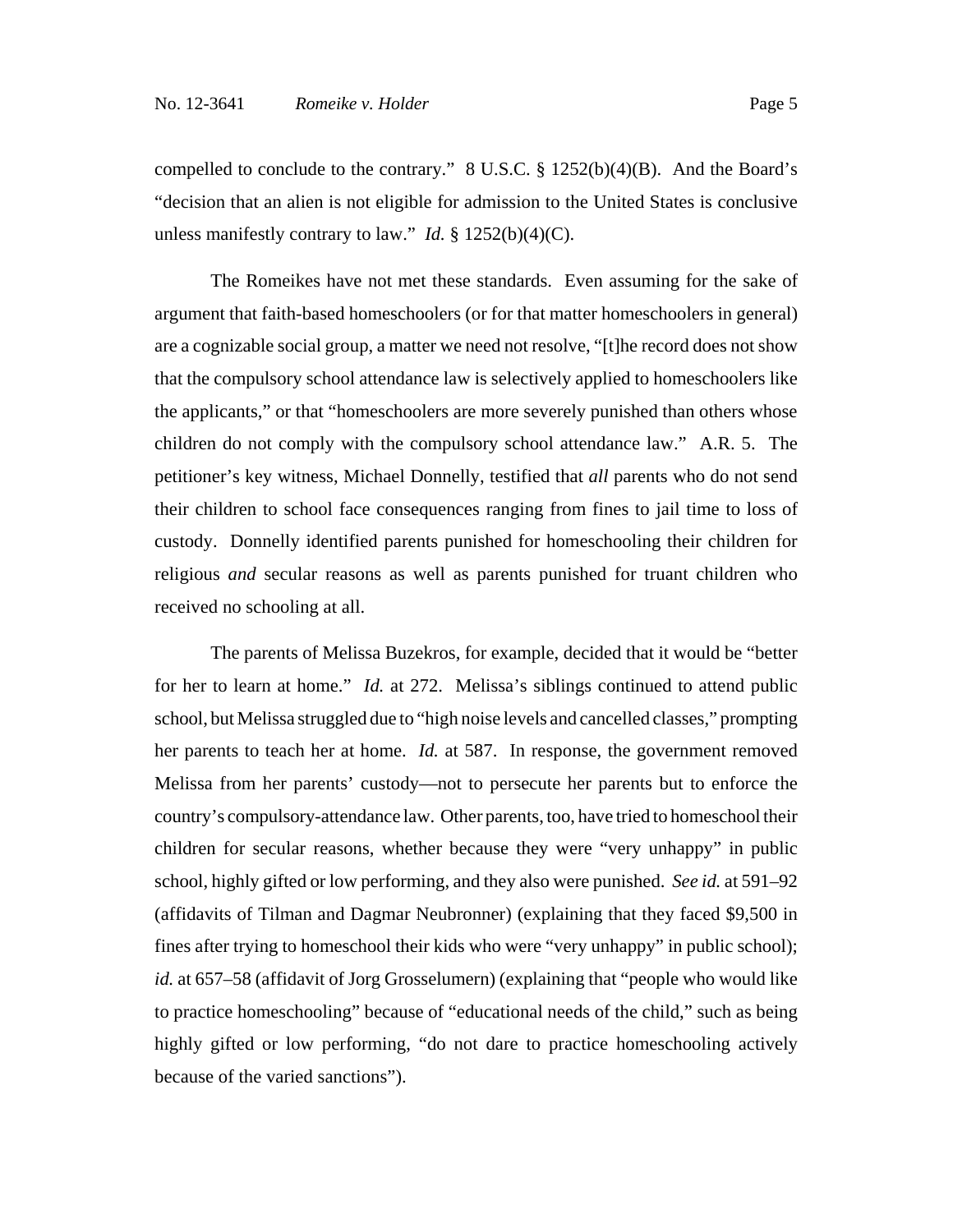The parents of "school skippers," truant students who do not show up for school, face civil fines as well. If the parents fail to convince their children to go to school, the government places them in alternative learning programs or special schools for truants. This enforcement of the law has nothing to do with homeschooling, whether for faithbased or secular reasons. For better or worse, Germany punishes any and all parents who fail to comply with the school-attendance law, no matter the reasons they provide.

So far as the record shows, the only evidence of selective enforcement comes from a paragraph of an affidavit of a German lawyer, Gabrielle Eckermann. "In my experience," Eckermann says, the "parents of truant children are treated differently than parents who homeschool," as they often are "permitted to participate in home based distance learning or correspondence schools." *Id.* at 913. But the Romeikes' expert, Donnelly, acknowledged that the State runs the distance-learning programs for truant children, confirming that the State does not exempt them from a state-run education. And, as Donnelly also acknowledged, the State had ample reasons for distinguishing two groups of students: those not in school because their parents refuse to send them and those not in school in spite of their parents' best efforts to make them go. In the case of the latter, the parents do not violate the law; the children do.

All of this suggests that what seems to be true on the face of this neutrally worded law is true. "There is no indication," the Board permissibly found, that the German officials "are motivated by anything other than law enforcement. These factors reflect appropriate administration of the law, not persecution." *Id.* at 5.

Not so quick, the Romeikes say: Germany has granted exemptions to *some* parents from the compulsory-attendance law, suggesting selective enforcement. Yet Germany granted those exemptions only in "extraordinary circumstances," when for example the children are "simply incapable physically or mentally [of] going to school," *id*. at 913, or when the parents' occupations require them to "constantly change their abode," *id.* at 761. On the rare occasions when the government grants an exemption, the government often sends teachers into the children's homes, showing that the parents alone are not responsible for their children's educations. Any exemptions thus are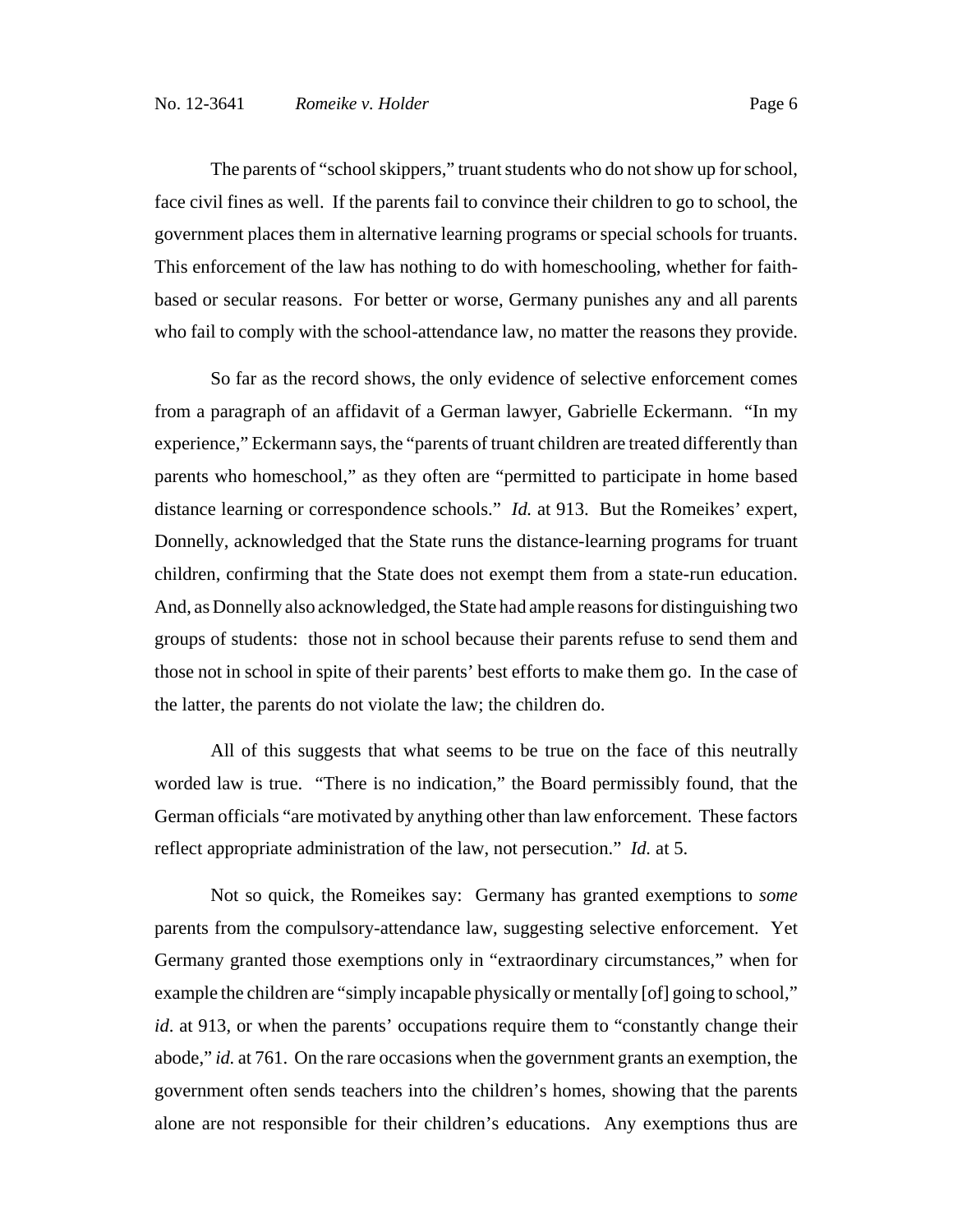granted as a last resort, and even then only when state-approved schooling would necessarily require the "separation of the children from their parents." *Id.*

Also short of the mark are the Romeikes' other arguments. They claim that the Board overstepped its bounds in rejecting three fact findings by the immigration judge: that Germany applied the law selectively to homeschoolers; that the passage of the 1938 compulsory-attendance law was driven by animus toward faith-based homeschoolers; and that the government disproportionately punished faith-based homeschoolers under the law. They argue that the Board set aside the immigration judge's factual findings due to "deficiencies in the evidence" and "speculative" witness testimony, and, relying on *Tran v. Gonzales*, 447 F.3d 937, 943–44 (6th Cir. 2006), they claim that these justifications do not suffice. But the Board set aside these findings for a different reason—they were "clearly erroneous"—and *Tran* stands for no such proposition anyway. *See Nasser v. Holder*, 392 F. App'x 388, 391 (6th Cir. 2010). *Tran* identified three reasons why the Board had overturned the immigration judge's factual findings—including evidentiary deficiencies and speculative testimony—and concluded that it was not clear whether the Board had used clear error or de novo review. *Tran*, 447 F.3d at 944*.* The decision does not foreclose the possibility that a lack of evidentiary support in the record or an unpersuasive witness might justify treating an immigration judge's findings as clearly erroneous.

To the extent the Romeikes mean to argue that the Board applied the incorrect standard of review, that is wrong. The Board laid out the correct standard of review at the outset of its opinion—clear error,  $8 \text{ C.F.R.}$ ,  $\frac{8 \text{ 1003.1(d)(3)}{\text{0.8}}$  surveyed the factual record, often at great length, and concluded that the immigration judge's findings were "clearly erroneous," A.R. 6. In particular, the Board convincingly showed that the record simply did not support two "findings": that Germany selectively applied the law to faith-based homeschoolers and disproportionately punished them for violations.

The third finding by the immigration judge—that "animus" and "vitriol" underlay enactment of the law—has even less support. For one, the judge never said that Germany enacted this law based on animus toward faith-based homeschoolers or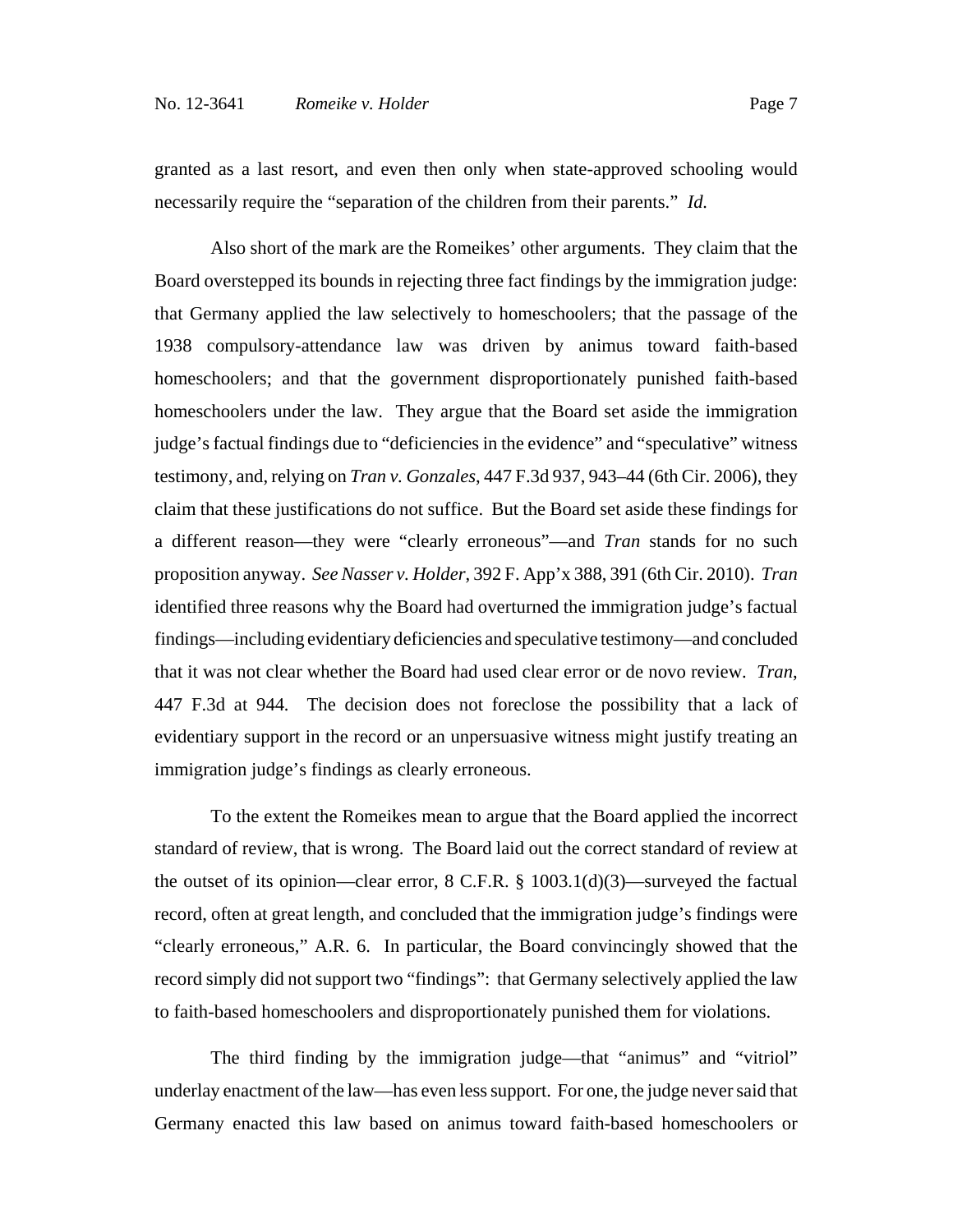have not done so.

homeschoolers in general. Nothing in the record, indeed, suggests that such groups existed in 1938. For another, the record does not include the language of the original law, the history that led to its adoption or any contemporary understanding of what motivated it, if indeed that could be identified with respect to a law supported by different legislators with different perspectives. For still another reason, the only "finding" the immigration judge made—that the law showed an "intolerant" effort to "stamp out" "parallel societies" that might arise if parents could teach their children at home—sets sail at such a high level of generality as to add little to the case. Any compulsory-attendance law could be said to have this effect. But that does not prove that this law, then or now, targets faith-based homeschoolers in general or the Romeikes in particular. If, as the Romeikes claim, the law emerged from the Nazi era, that would understandably make anyone, including the Romeikes, skeptical of the policy underlying it. But such a history would not by itself doom the law. The claimants still must show that enforcement of the law amounts to persecution under the immigration laws. They

To a similar end, the Romeikes complain that Germany's compulsory-attendance law violates their fundamental rights and various international standards and thus constitutes persecution regardless of whether it is selectively enforced. Each argument shares an Achilles' heel: Asylum provides refuge to individuals persecuted *on account of* a protected ground. 8 U.S.C. § 1101(a)(42)(A). The United States has not opened its doors to every victim of unfair treatment, even treatment that our laws do not allow. *Stserba*, 646 F.3d at 972. That the United States Constitution protects the rights of "parents and guardians to direct the upbringing and education of children under their control," *Yoder*, 406 U.S. at 233; *see Pierce*, 268 U.S. at 534–35; *Meyer*, 262 U.S. at 400–01, does not mean that a contrary law in another country establishes persecution on religious or any other protected ground. And even if, as the Romeikes claim, several human-rights treaties joined by Germany give parents the right to make decisions about their children's educations, *see, e.g.*, International Covenant on Civil and Political Rights art. 18(4), adopted Dec. 16, 1966, S. Exec. Doc. E, 95-2 (1978), 999 U.N.T.S. 171; Universal Declaration of Human Rights, G.A. Res. 217 (III) A, U.N. Doc.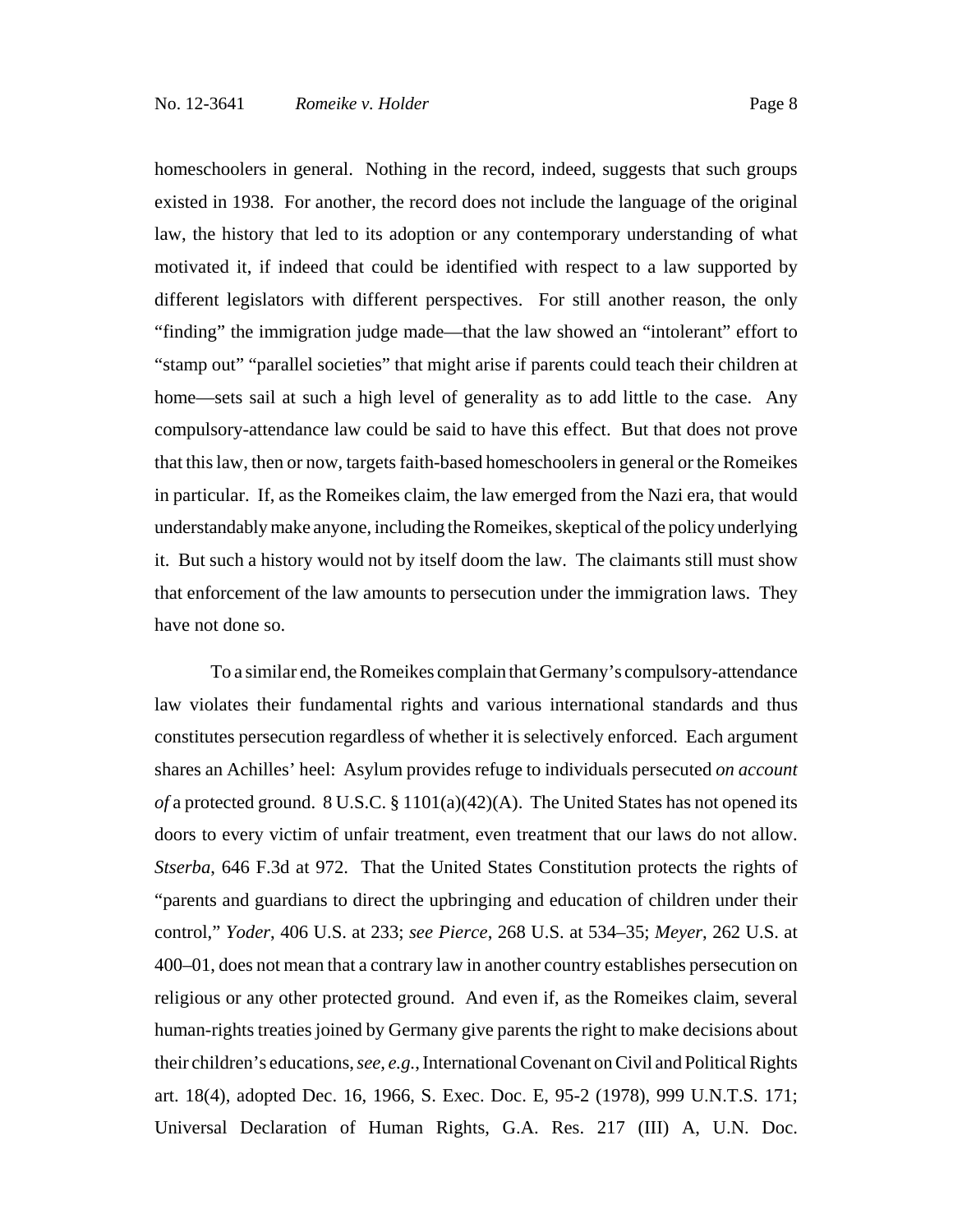A/RES/217(III), art. 26(3) (Dec. 10, 1948), that by itself does not require the granting of an American asylum application.

Nor does *Perkovic v. INS*, 33 F.3d 615 (6th Cir. 1994), hold that a treaty violation on its own establishes persecution. Two Yugoslavian citizens of ethnic Albanian descent sought asylum after they were arrested and beaten for posting pro-Albanian propaganda and for participating in demonstrations in favor of Albanian civil rights. *Id.* at 616–17. Noting that the Board's conclusion that the Yugoslavians had not been persecuted "was directly contrary . . . to the manifest intent of Congress in enacting the asylum law," *id.* at 621, we held that the petitioners were refugees deserving of asylum. In doing so, we added in dicta that Yugoslavia's treatment of the petitioners violated international law, *id.* at 622, but that observation was neither a necessary nor a sufficient predicate to their status as refugees. Just as a petitioner cannot obtain asylum merely by proving an American constitutional violation, a petitioner cannot obtain asylum merely by proving a treaty violation.

As then-Judge Alito explained, "the concept of persecution does not encompass all treatment that our society regards as unfair, unjust, or even unlawful or unconstitutional. If persecution were defined that expansively, a significant percentage of the world's population would qualify for asylum in this country—and it seems most unlikely that Congress intended such a result." *Fatin v. INS*, 12 F.3d 1233, 1240 (3d Cir. 1993); *see also Foroglou v. INS*, 170 F.3d 68, 72 (1st Cir. 1999) ("The asylum statute does not inflict on foreign governments the obligation to construct their own draft laws to conform to this nation's own highly complex equal protection jurisprudence.").

The question is not whether Germany's policy violates the American Constitution, whether it violates the parameters of an international treaty or whether Germany's law is a good idea. It is whether the Romeikes have established the prerequisites of an asylum claim—a well-founded fear of persecution on account of a protected ground. *See INS v. Elias-Zacarias*, 502 U.S. 478, 483 (1992) (explaining that, even if the petitioner could prove he held a particular political opinion, he must also show that he would be persecuted "*because of* [his] political opinion" rather than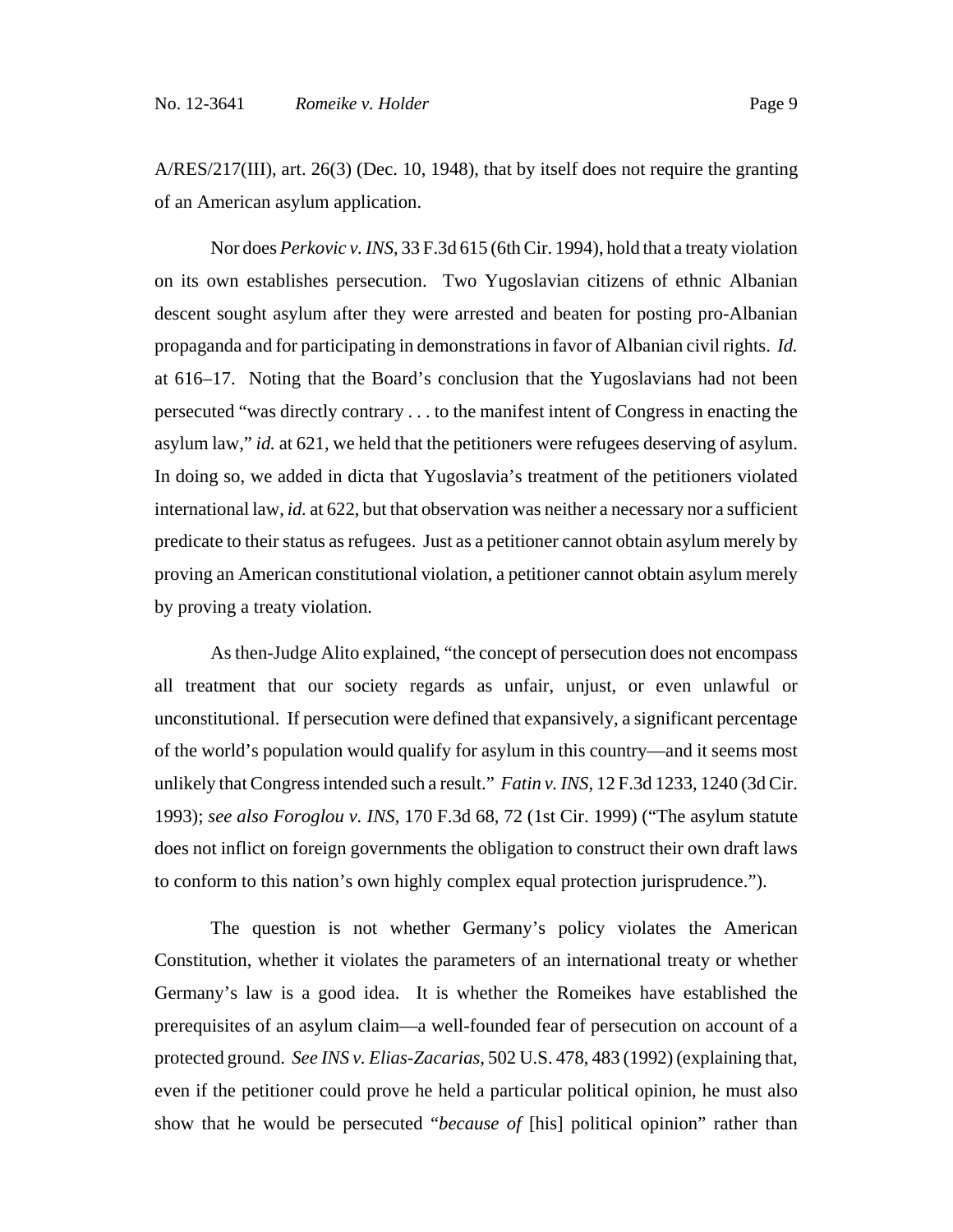because he defied the guerilla army's general conscription policy); *Chen Zhou Chai v. Carroll*, 48 F.3d 1331, 1342 (4th Cir. 1995) ("Even if the applicant can characterize his failure to comply with the population control policy as a political opinion, the applicant must still demonstrate that the government's actions or threats against the applicant, even to the extent those actions or threats involve forced abortions or sterilizations, were taken for a reason other than to enforce the population control policy.").

The Romeikes have not met this burden. The German law does not on its face single out any protected group, and the Romeikes have not provided sufficient evidence to show that the law's application turns on prohibited classifications or animus based on any prohibited ground.

## III.

For these reasons, we deny the Romeikes' petition.